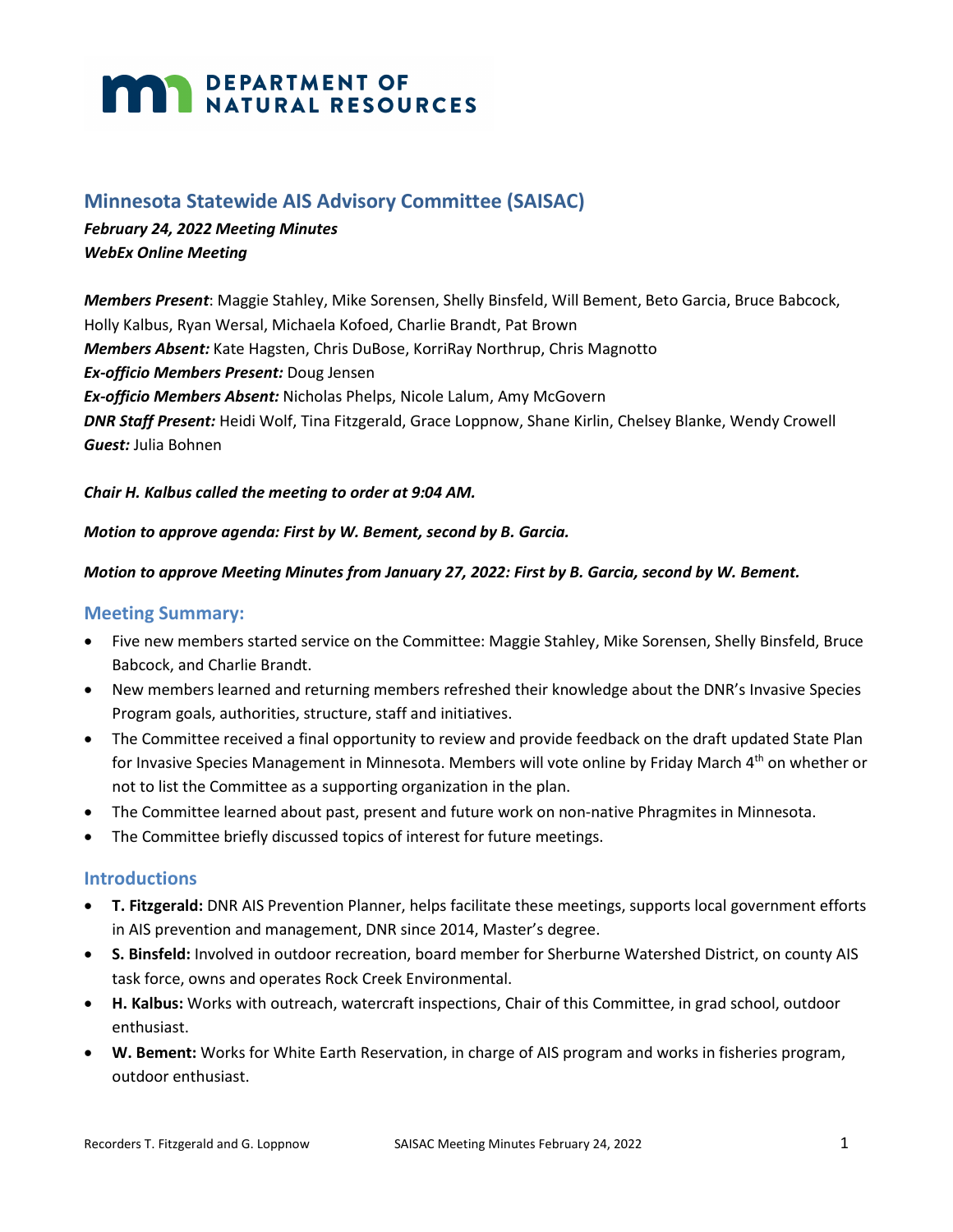## Introductions continued

- **R. Wersal:** Assistant professor at the Minnesota State University Mankato, aquatic plant management, 2 new master's students this summer.
- **M. Sorensen:** AIS program administrator at Minneapolis Park Board, B.A. in Environmental Sciences and Master's in Water Resources Sciences, worked in Donn Branstrator's zooplankton lab studying spiny waterflea, works on prevention, management, and response, goal to inspect 100% of watercraft.
- **M. Kofoed:** Works at 3M, competitive bass angler nationwide, made Aqua Weed Stick to remove weeds from trailer and lower barrier to people cleaning trailers, lives on Lake Manuela, active with BASS federation and high school fishing team.
- **M. Stahley:** Graduated from University of Minnesota Duluth (UMD) in 2020, studied anthropogenic impacts on Duluth area waters, volunteered with Save the Boundary Waters, worked for Carp Solutions removing common carp, working for ice fishing industry, fly fisher.
- **C. Brandt:** Career in boat dealership, competitive bass angler, trout fisherman.
- **B. Babcock:** Mechanical engineer for Polaris, Grew up fishing in southern Minnesota, now lives near Lake of the Woods and does a lot of open water fishing.
- **B. Garcia:** Geologist, monitoring well contractor, worked for several local engineering companies in Twin Cities, Lake Mapping for Lawrence, lifelong angler and sailboat racer.
- **P. Brown:** Longtime fish biologist for Red Lake Band, recently found zebra mussel larvae in Red Lake, grad school work at UMD on AIS in Duluth/Superior Harbor.
- **D. Jensen:** AIS program coordinator for Minnesota Sea Grant, been working on AIS for 28.5 years on education, research, outreach; Graduate from UMD and Master's from UMD, ex-officio member since 2012.
- **H. Wolf:** DNR Invasive Species Program Supervisor, been with DNR AIS unit since 2001, been in current position since 2014, B.S. in Environmental Studies.
- **G. Loppnow:** Invasive fish coordinator, B.S. Notre Dame, PHD at University of Minnesota, with DNR since August, worked with bass in grad school and invasive carp in former job with US Fish and Wildlife Service.
- **S. Kirlin:** Operations manager with DNR Enforcement, with MN DNR since 2001, UMD alumni.
- **J. Bohnen:** Master's in native seed production, landscape restoration with Minnesota Landscape Arboretum, working for University of Minnesota as state expert in Phragmites and evaluating restorations.
- Group discussed spiny water flea impacts and reports.
- Group discussed various zebra mussel topics.
	- o **W. Bement** asks, are there documented impacts of zebra mussels on rice beds?
		- **D. Jensen** is not aware of impacts directly on rice beds, but they do make water much clearer so could cause competition problems with other plants. New Zealand mudsnails and rusty crayfish do have impacts.
		- **T. Fitzgerald** says there is interest for having AIS impacts on wild rice as a session at the Upper Midwest Invasive Species Conference.
		- **H. Wolf** adds the DNR has asked MAISRC to investigate mystery snail impacts on wild rice.
	- o **B. Babcock** asks, would zebra mussels remove tannin staining from Lake of the Woods? **D. Jensen** is not sure, surprising they were found there because habitat is marginal given low calcium levels.
	- o **C. Brandt** asks, what is the viability of zebra mussels in boundary water lakes? **D. Jensen** says most are too low in calcium and PH but there have been surprises. Prevention is key.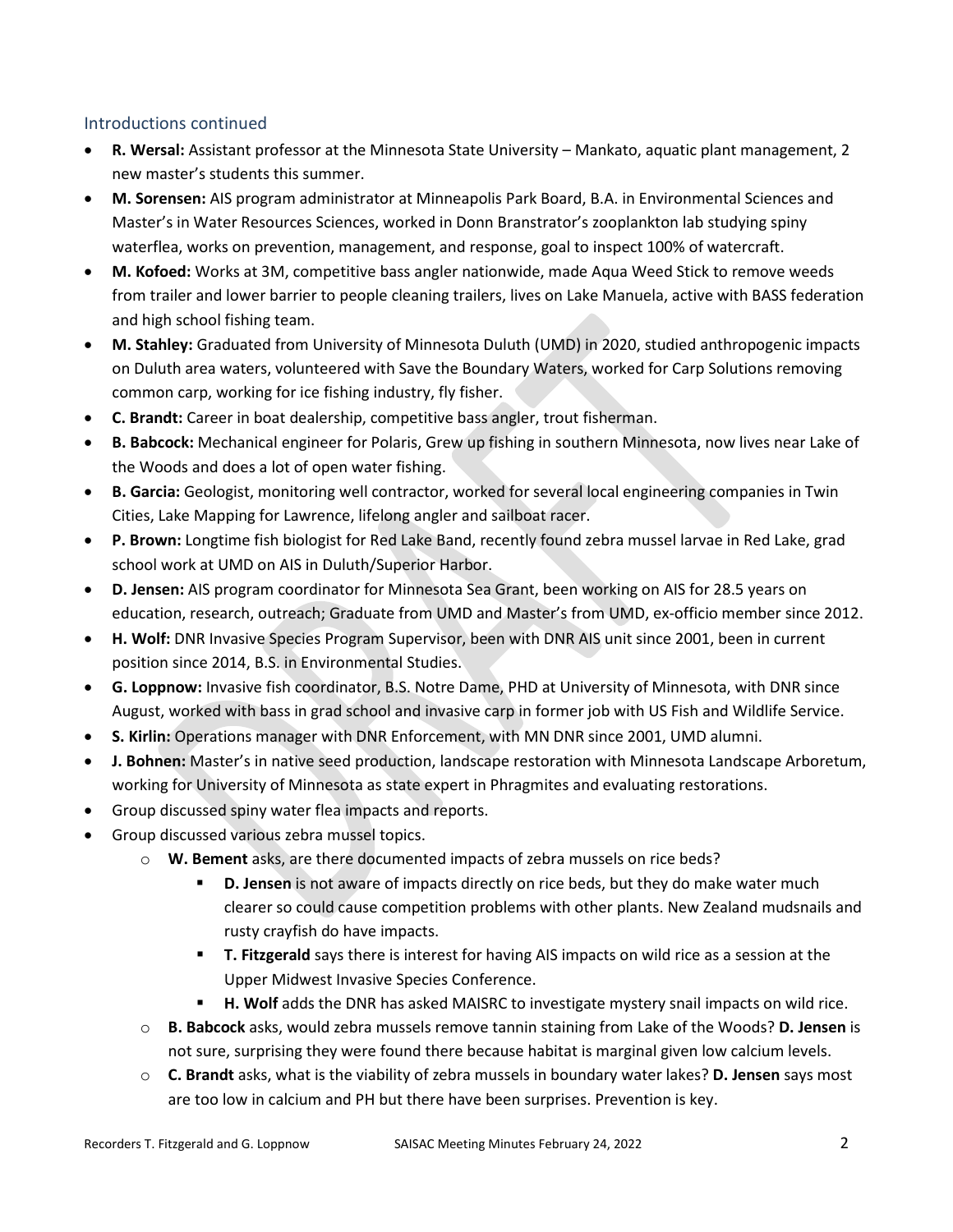## Updates via Email

• **K. Hagsten** updates via email: I wanted to follow up on some the topics that I hope to see the committee discuss in the next year. My top four: Integrating AIS, Water Quality, and Ecological Integrity; IAPM; Tribal perspectives on AIS issues; Reviewing/compiling AIS success stories. Updates for us: Plugging away on the starry stonewort infestations in the Leech Lake Reservation (LLR). Met/talked with two of the resort owners that have starry stonewort. Installed 4 CD3 stations – working with Minnesota Lakes and Rivers to get a few more units.

# **Introduction to the DNR's Invasive Species Program**

## **Presentation by T. Fitzgerald**

- See PowerPoint at the end of these notes.
- DNR AIS Program contact info:<https://www.dnr.state.mn.us/invasives/ais/contacts.html>
- Discussion
	- o **W. Bement** asks, if zebra mussels are detected, are upstream and downstream lakes listed as infested? **T. Fitzgerald** says downstream would be listed, but each is evaluated on a case by case basis. Depends on how connected they are. Infested waters list is a regulatory tool to reduce risk.
	- o **D. Jensen** adds the DNR has helped Minnesota be way out in front of AIS by being early adopters of prevention measures. Inspection data on compliance similar to boater willingness to be involved in AIS prevention (both 97%).
	- o The Brainerd area AIS Prevention Planner position (coordinates with local governments) is open and posted.
	- o **D. Jensen** adds the Aquatic Nuisance Species (ANS) task force started in 1990, reauthorized in 1996 and authorized formation of regional panels. Minnesota sits on both the Mississippi River and Great Lakes panels. **D. Jensen** serves on committees with Great Lakes Panel and the DNR handles Mississippi River Basin Panel.

# **The Revised Minnesota Invasive Species Management Plan**

## **Presented by C. Blanke, DNR AIS Pathways and Plans Analyst**

- She has been leading the update of the State Plan for Invasive Species Management in Minnesota on behalf of the Minnesota Invasive Species Advisory Council (MISAC). Plan update team is diverse and a subcommittee of MISAC.
- Background: The original plan was completed in 2009 and a lot has changed since then. In 2019 MISAC developed new species threat ratings and wanted to add this to the plan. The ANS Task Force reviews approves the plan as well as provides funding through the plan. Minnesota statute requirements exist for a state plan too.
- These updates build on the existing plan clean and updated. The process started in spring 2020. Lots of discussions and drafts with various groups. Final reviews are happening now and plan to submit for review mid-March.
- The new additions include tribal consultation before implementation, climate resiliency, and MISAC species threat ratings. It also summarizes key current efforts and identifies gaps in authorities and implementation. It includes implementation tables and priorities for action.
- Past Committee comments on previous drafts have either been addressed or will be addressed through accompanying documents including short-form guide to support implementation by partners and an implementation evaluation process.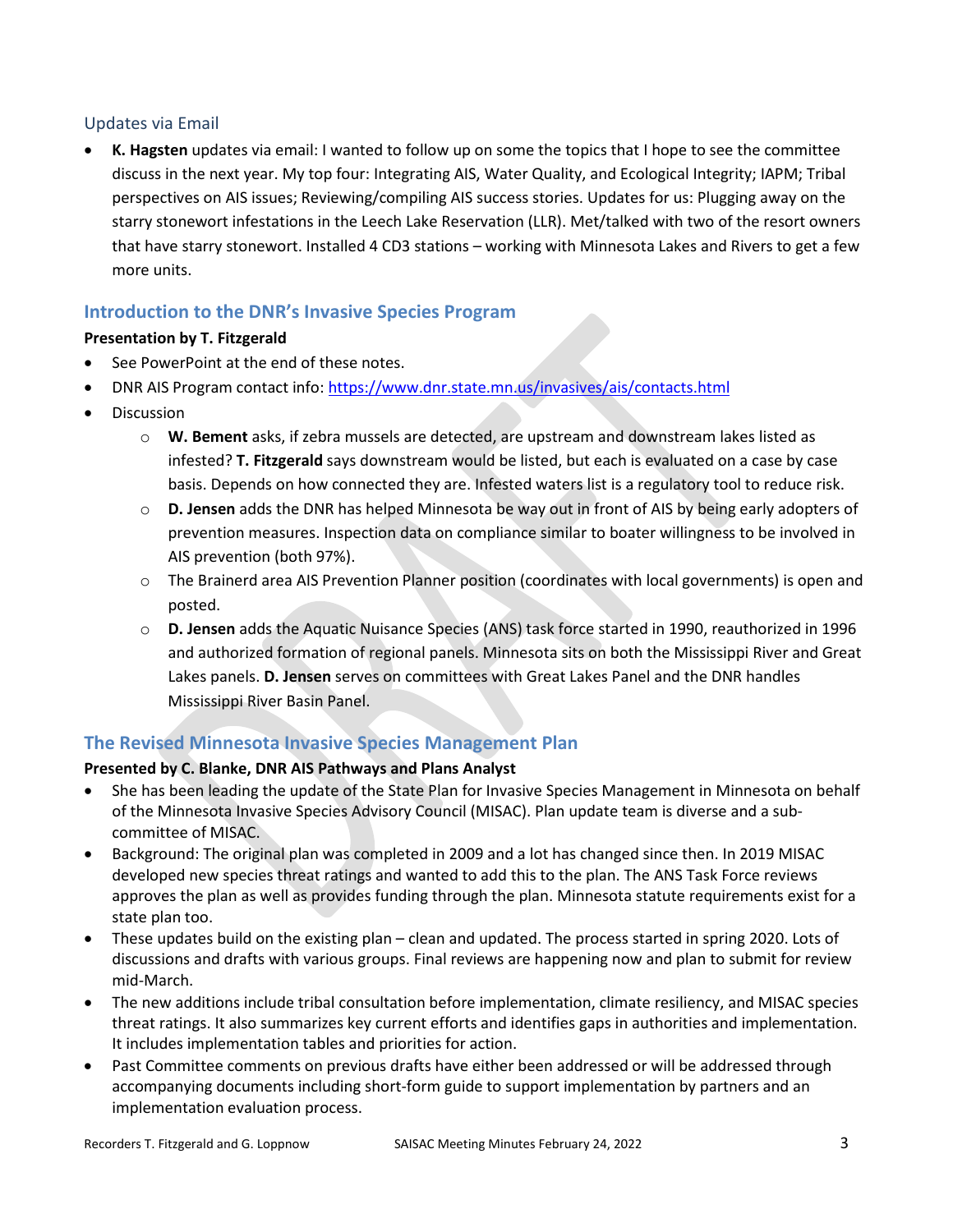- **Does the Committee want to be listed as a supporting partner?**
	- o **H. Kalbus** says she reviewed most of it. She really liked the tables. It gives a better idea of who is doing what. Also likes the additional pathways to address, e.g. LSPs and contractors doing shoreline restoration. A holistic approach.
	- o **C. Blanke** adds she appreciates the recent comments received thus far, they have been really helpful (Thanks **M. Sorensen** and **P. Brown**!).
	- o **M. Sorensen** says the plan update team did a really nice job, very thorough.
	- o **P. Brown** says thank you for including and incorporating changes.
	- o **D. Jensen** says thank you to **C. Blanke** for her leadership. **D. Jensen** helped develop the original plan and has been involved in the revision process. The plan will serve Minnesota really well.
	- o **B. Garcia** would like more time to review the plan before a vote takes place.

## *Each member will vote, via an online form provided by T. Fitzgerald, by 12pm on Friday March 4th on whether or not the Committee should be listed as a supporting organization in the updated State Plan (yes, no, abstain).*

# **Non-Native Phragmites Control Update**

## Background on Non-native Phragmites Initiatives in Minnesota

#### **J. Bohnen, MAISRC Researcher**

- She has been working on non-native Phragmites since 2017 together with DNR and partners. This presentation will focus on a statewide control effort and distribution mapping. Additionally there are waste water treatment plants (WWTP) that use non-native Phragmites as a "green" technology as part of their treatment process, but is a source of non-native Phragmites on the landscape. Therefore, they are also starting research to evaluate non-native Phragmites in WWTPs and the efficiency of native/non-native Phragmites/hybrid species for nutrient uptake.
- Non-native Phragmites is cryptic because there is a native look-alike. It is a prohibited noxious weed (Department of Agriculture). There are differences and populations vary in those characteristics (e.g. height).
- **Spread:** Non-native Phragmites spreads four ways rhizomes (below ground), stolons (above ground), stem fragments, and seeds. Seeds need genetic diversity to be viable. Seeds are produced on some, not all, populations in Minnesota.
- **Impacts:** reduces plant community diversity (concerned about wild rice); degrades wildlife habitat; impacts transportation, stormwater and agriculture infrastructure; impacts access to water for recreational use; reduces property value.
- **Distribution:** 926 documented populations in Minnesota (due to initial initiative to document locations and now people are more aware and report); 75% were treated in 2021 or previously. Some were "eliminated," which will be monitored for 3-5 years. Ongoing monitoring is an important aspect of the control program. Most populations are concentrated in the metro area (388).
- **WWTPs:** 8 are still using non-native Phragmites they are waiting for a substitute.
- Partners are key!
- Report non-native Phragmites! Use the app EDDMapS the alerts go to **J. Bohnen** for verification.
- **Identification** (Find details on the [University's non-native Phragmites website\)](https://maisrc.umn.edu/phragmites-id):
	- o Leaf sheath: native are open, don't overlap, fall off in winter; non-native are tight, overlap and stay on in winter. "Naked is native."
	- $\circ$  Stems: native are red and glossy; non-native are dull green and ridged like corduroy.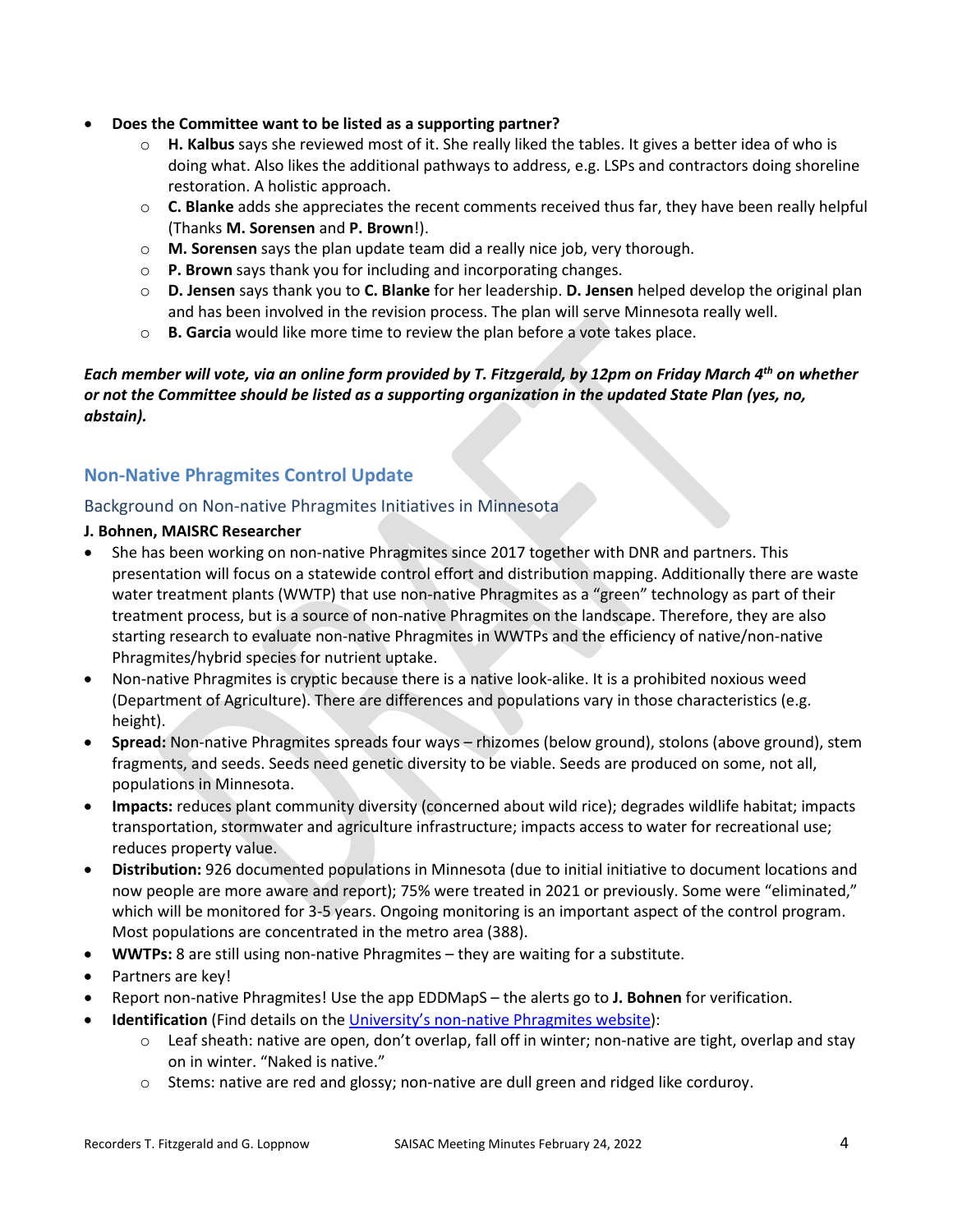$\circ$  Ligule (where the leaf extends from the stem): native is a thick brown line; non-native is thin and hairy.

## Funding for Non-native Phragmites Control in Minnesota

#### **W. Crowell, DNR AIS Management Consultant**

- The University of Minnesota has been working on non-native Phragmites for a while and produced a plan on how to proceed. Recommends to focus on clearing out areas of the state where there are small populations. Most have been treated now. The DNR got two Great Lakes Restoration Initiative (GLRI) grants to help fund coordination and treatment. The DN has a contractor that we can hire to go and treat as much as they can. The DNR can also can get funding directly to counties. The metro area work is done by watershed districts, soil and water conservation districts and counties. The DNR wants to just give them funding. Almost all of the populations are on roadsides, but typically also need permission from landowners to treat. For instance, the populations in Lake of the Woods County hasn't received permission yet because it is on railway. This is being worked on now. Nice thing is that the Department of Agriculture requires control. The DNR can say "just sign this and we can do it for you." Funds go through 2023, but could extend if needed.
- **J. Bohnen** adds that 23% of populations are on lakeshores. Only 30 lakes or rivers, most in Chisago County, 13 counties total. Community Action Duluth got extra separate funding to monitor and manage it. There is also interjurisdictional GLRI grant funding being used to find alternatives for WWTPs. Some funding has been used to kill non-native Phragmites in WWTPs.
- What is the treatment process? The most effective is to treat in the fall, mid-August to early October, using imazapyr (Habitat) or glyphosate (Rodeo/Roundup) in/near aquatic settings. The contractor is using imazapyr, which has a longer soil residual to get to the rhizomes. Some patches will be treated for 2-3 years and then use glyphosate as the last application, so that active or passive revegetation can happen. Out in the eastern U.S. they are using helicopters to treat extensive populations. We hope we never get to that point.
- **D. Jensen** says the work in the St Louis River Estuary by Duluth Community Action is on the verge of eliminating non-native Phragmites. This year they only found 5 shoots! **J. Bohnen** adds that two populations still need to get permission. One is on a superfund site and part of the superfund work is controlling nonnative Phragmites.
- **B. Garcia** shows a sample of a grass he just collected, what is it? **J. Bohnen** says it is silver banner grass also known as myscanthus. It is not invasive now, but may be listed.
- **M. Sorensen** says via chat that Julia was a very helpful resource for my organization as we starting managing invasive Phragmites for the first time last year. Thanks Julia!
- **J. Bohnen** says if you have non-native Phragmites, you won't not be hearing from me  $\odot$

# **Members discussed and added ideas to 2022 topics**

- **M. Sorensen** has started bilingual and multi-cultural AIS education, what are the DNR goals to do this? **H. Wolf** says the DNR has a Diversity Equity Inclusion (DEI) Coordinator (currently vacant) and Affirmative Action Coordinator and Culture of Respect. **T. Fitzgerald** adds the fishing regulations were recently translated into four languages, there is AIS information in there that could be used. The DNR is interested to hear about other organizations that have done things with a DEI lens. How are people doing thing differently?
- Commercial fishing. **H. Wolf** says Sean Sisler with the DNR could talk about this and bait harvest. There is also a bait harvest pilot to allow hard-sided traps in zebra mussel infested waters.
- Listing prohibited species and risk assessments. **H. Wolf** says the current list is under legal review.